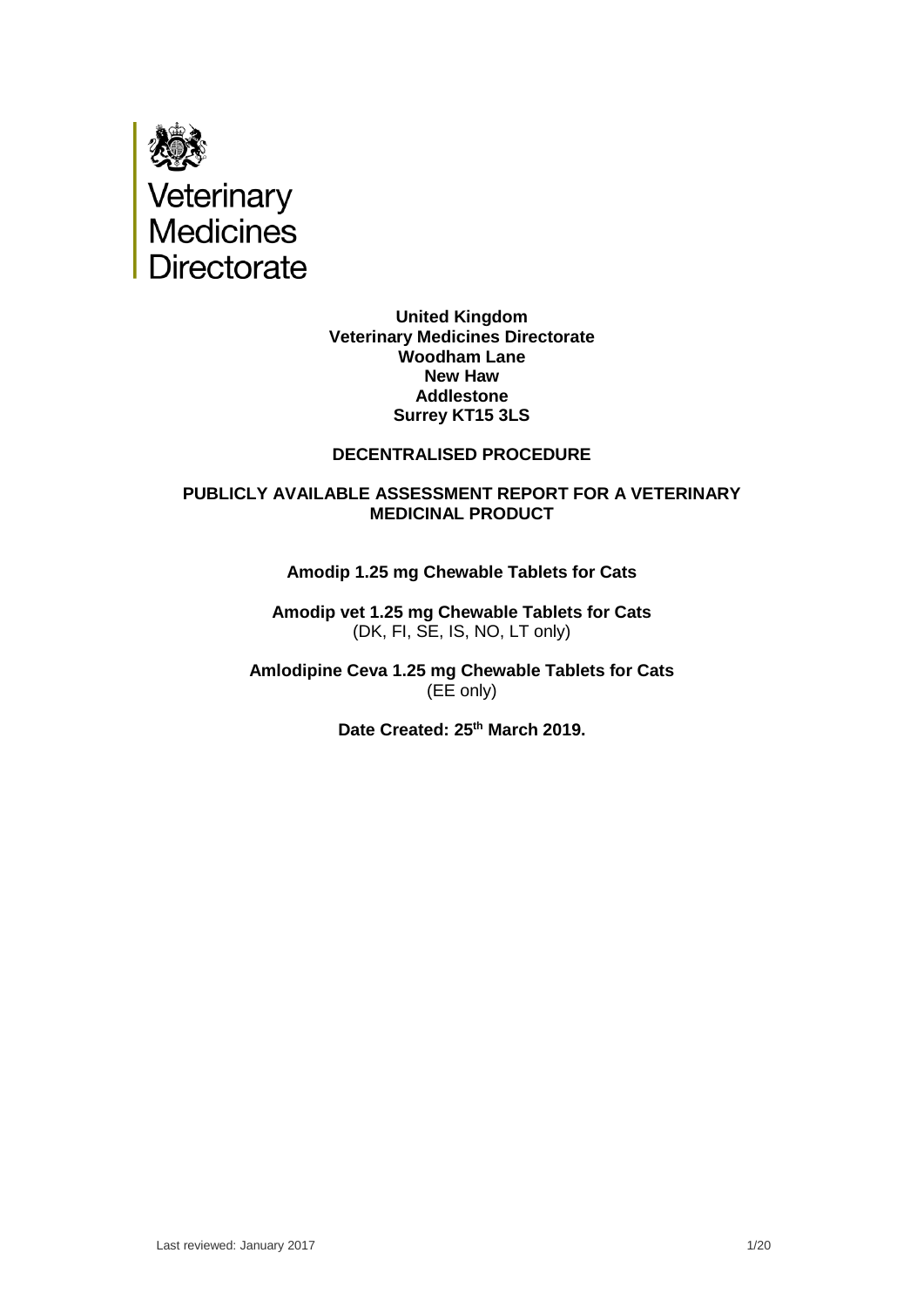# **MODULE 1**

## **PRODUCT SUMMARY**

| EU Procedure number                       | UK/V/0524/001/DC                                                     |
|-------------------------------------------|----------------------------------------------------------------------|
| Name, strength and<br>pharmaceutical form | Amodip 1.25 mg Chewable Tablets for Cats                             |
| Applicant                                 | Ceva Animal Health Ltd                                               |
|                                           | Unit 3                                                               |
|                                           | Anglo Office Park                                                    |
|                                           | <b>White Lion Road</b>                                               |
|                                           | Amersham                                                             |
|                                           | <b>Buckinghamshire</b>                                               |
|                                           | HP7 9FB                                                              |
| Active substance(s)                       | Amlodipine 1.25 mg (equivalent to 1.73 mg of<br>amlodipine besilate) |
| <b>ATC Vetcode</b>                        | QC08CA01                                                             |
| <b>Target species</b>                     | Cats                                                                 |
| Indication for use                        | For the treatment of systemic hypertension in<br>cats.               |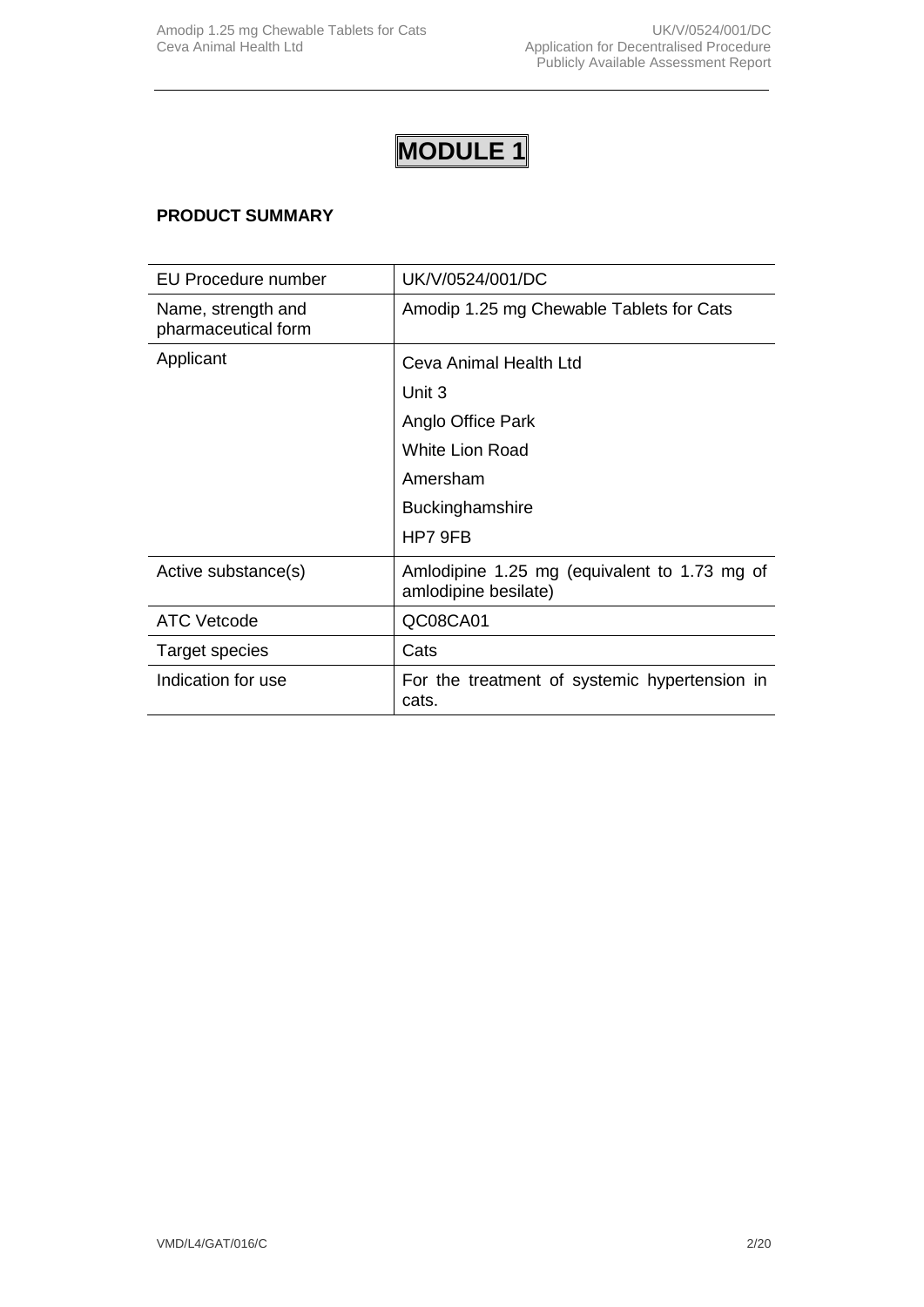## **MODULE 2**

The Summary of Product Characteristics (SPC) for this product is available on the Product Information Database of the Veterinary Medicines Directorate.

[\(www.gov.uk/check-animal-medicine-licensed\)](https://www.gov.uk/check-animal-medicine-licensed)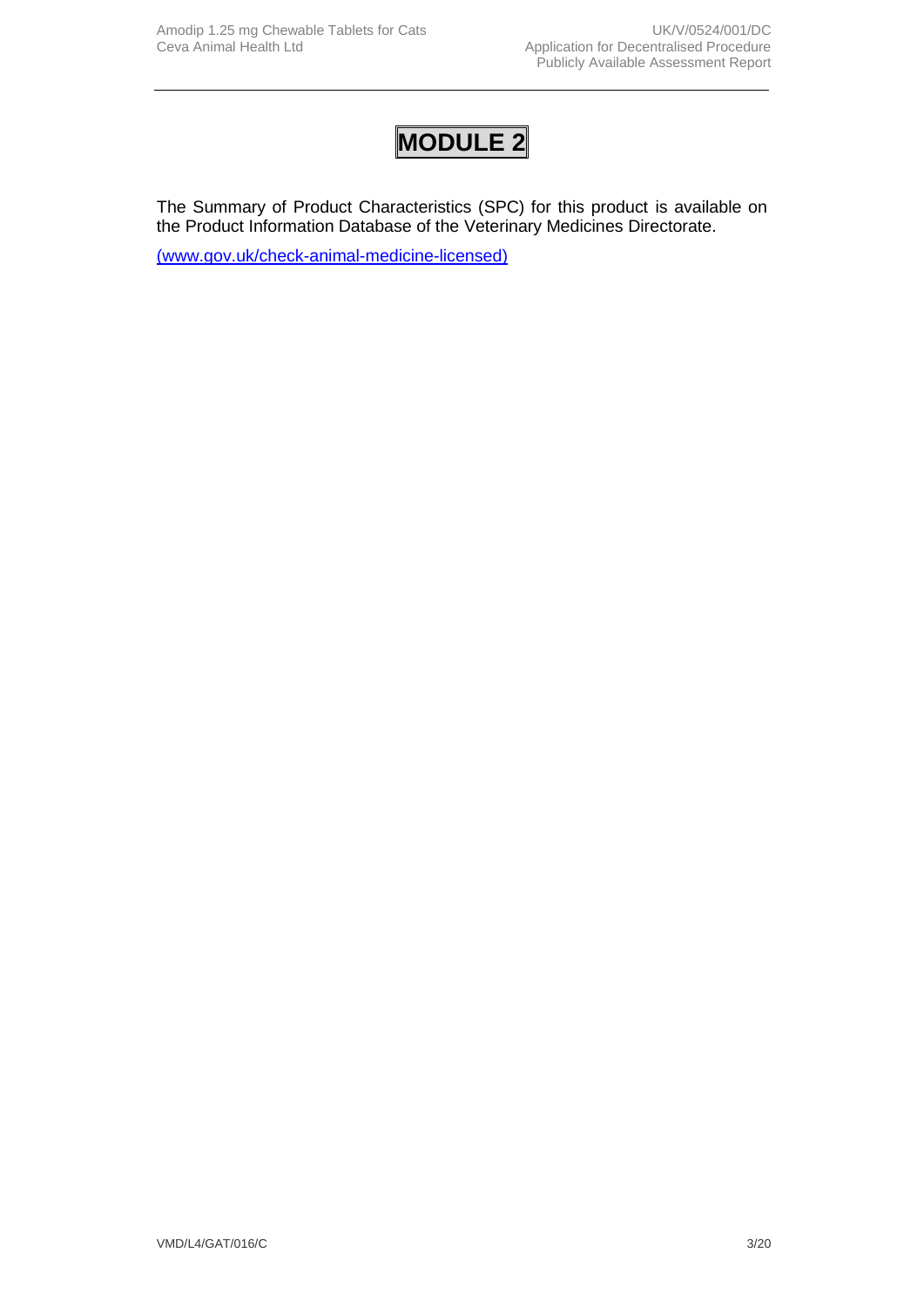## **MODULE 3**

## **PUBLIC ASSESSMENT REPORT**

| Legal basis of original<br>application                                       | Full application in accordance with Article 12(3)<br>of Directive 2001/82/EC as amended.                                                                                                  |
|------------------------------------------------------------------------------|-------------------------------------------------------------------------------------------------------------------------------------------------------------------------------------------|
| Date of completion of the<br>current mutual recognition<br>procedure         | 12 <sup>th</sup> March 2019                                                                                                                                                               |
|                                                                              | Date of original decentralised procedure 28 <sup>th</sup><br><b>April 2015</b>                                                                                                            |
| Date product first authorised<br>in the Reference Member<br>State (MRP only) | Not applicable                                                                                                                                                                            |
| Concerned Member States for<br>original procedure                            | <b>First Use</b>                                                                                                                                                                          |
|                                                                              | Austria, Belgium, Czech Republic, Denmark,<br>Estonia, Finland, Hungary, Iceland, Ireland,<br>Latvia, Lithuania, Norway, Poland, Portugal,<br>Romania, Slovakia, Slovenia, Spain, Sweden. |
|                                                                              | <b>Repeat Use</b>                                                                                                                                                                         |
|                                                                              | Bulgaria, France, Germany, Italy, Luxembourg,<br>The Netherlands                                                                                                                          |

## **I. SCIENTIFIC OVERVIEW**

Amodip 1.25 mg Chewable Tablets for Cats has been developed as a new product for the treatment of hypertension in cats. The application was a MUMS procedure, based on a new active substance which is not yet authorised for veterinary use within the Community.

The product contains 1.25 mg amlodipine (as amlodipine besilate) to be administered orally at a dose of 0.125 – 0.25 mg/kg with or without food.

The product is produced and controlled using validated methods and tests which ensure the consistency of the product released onto the market. It has been shown that the product can be safely used in the target species, any reactions observed are indicated in the SPC.<sup>1</sup>

The product is safe for the user and for the environment, when used as recommended. Suitable warnings and precautions are indicated in the SPC. The efficacy<sup>2</sup> of the product was demonstrated according to the claims made in the SPC. The overall benefit/risk analysis is in favour of granting a marketing

<sup>1</sup> SPC – Summary of product Characteristics.

<sup>2</sup> Efficacy – The production of a desired or intended result.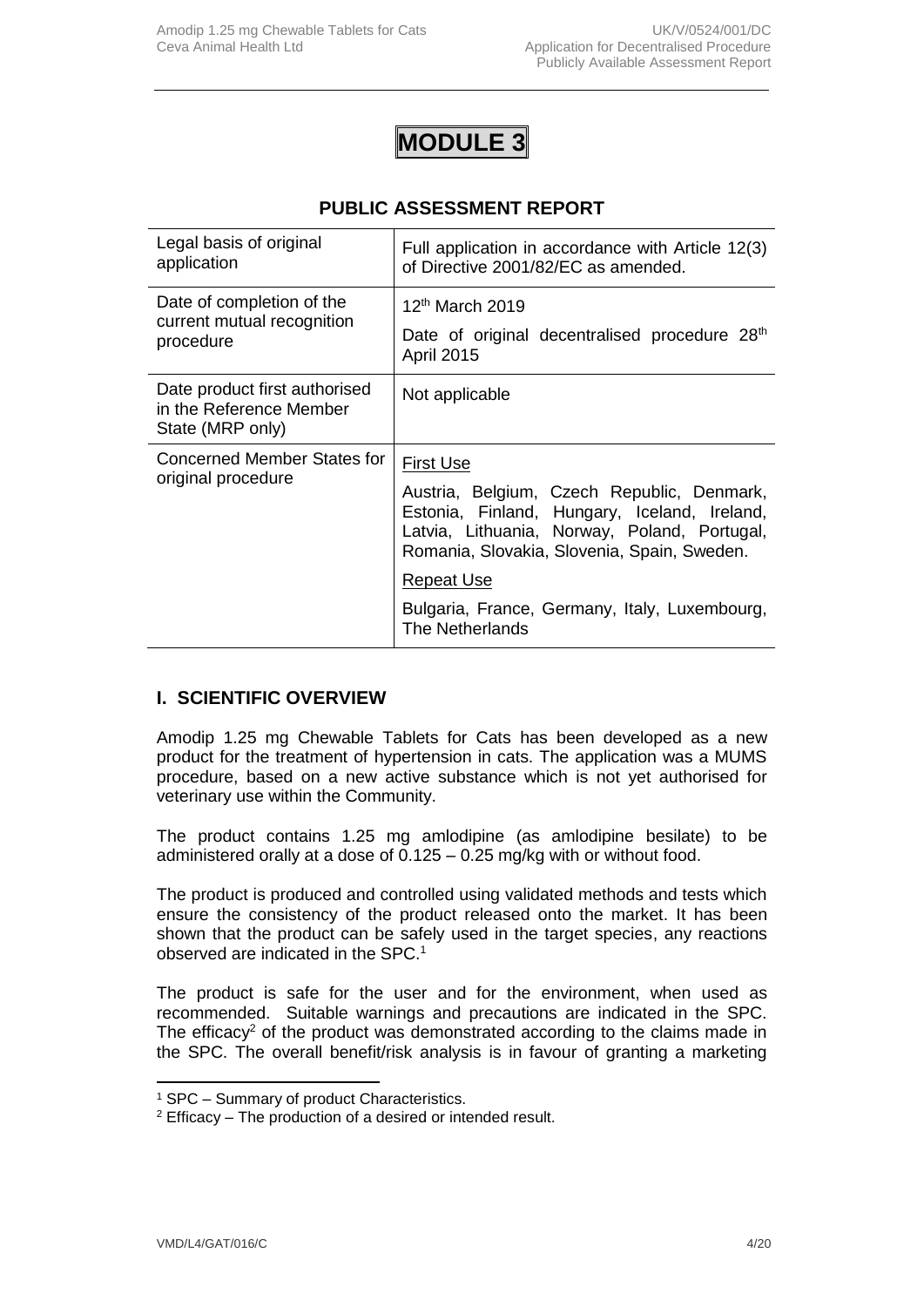authorisation.

## **II. QUALITATIVE AND QUANTITATIVE PARTICULARS OF THE CONSTIUENTS**

## *II.A. Composition*

The product contains 1.25 mg amlodipine (as amlodipine besilate) as the active substance. The excipients that are used for the tablet are artificial chicken flavour, malted yeast, microcrystalline cellulose, mannitol, croscarmellose sodium, magnesium stearate and silica colloidal anhydrous. Tablets can be divided into two equal parts to provide flexibility of dosing.

The container/closure system consists of a polyamide/aluminium/PVCaluminium heat sealed blister with 10 tablets per blister. The blisters are packaged in an outer carton containing 30, 100 or 200 tablets. The particulars of the containers and controls performed are provided and conform to the regulation.

The choice of the formulation is justified. The product is an established pharmaceutical form and its development is adequately described in accordance with the relevant European guidelines. Although a veterinary dosage form of amlodipine is not currently available, amlodipine tablets approved for use in humans have been used off-label for many years.

## *II.B. Description of the Manufacturing Method*

The product is manufactured fully in accordance with the principles of good manufacturing practice from a licensed manufacturing site*.* The product is manufactured by mixing the active substance with malted yeast, chicken flavour, mannitol and croscarmellose sodium. Magnesium stearate silica colloidal anhydrous are sieved and mixed in. The powder is blended and compressed into tablets which are subsequently packaged into blisters. Process validation data on the product have been presented in accordance with the relevant European guidelines.

## *II.C. Control of Starting Materials*

The active substance is amlodipine besilate, an established active substance described in the European Pharmacopoeia and Ph. Eur. Certificates of Suitability have been supplied for manufacturers of this active substance. The active substance is manufactured in accordance with the principles of good manufacturing practice.

The active substance specification is considered adequate to control the quality of the material. Batch analytical data demonstrating compliance with this specification have been provided.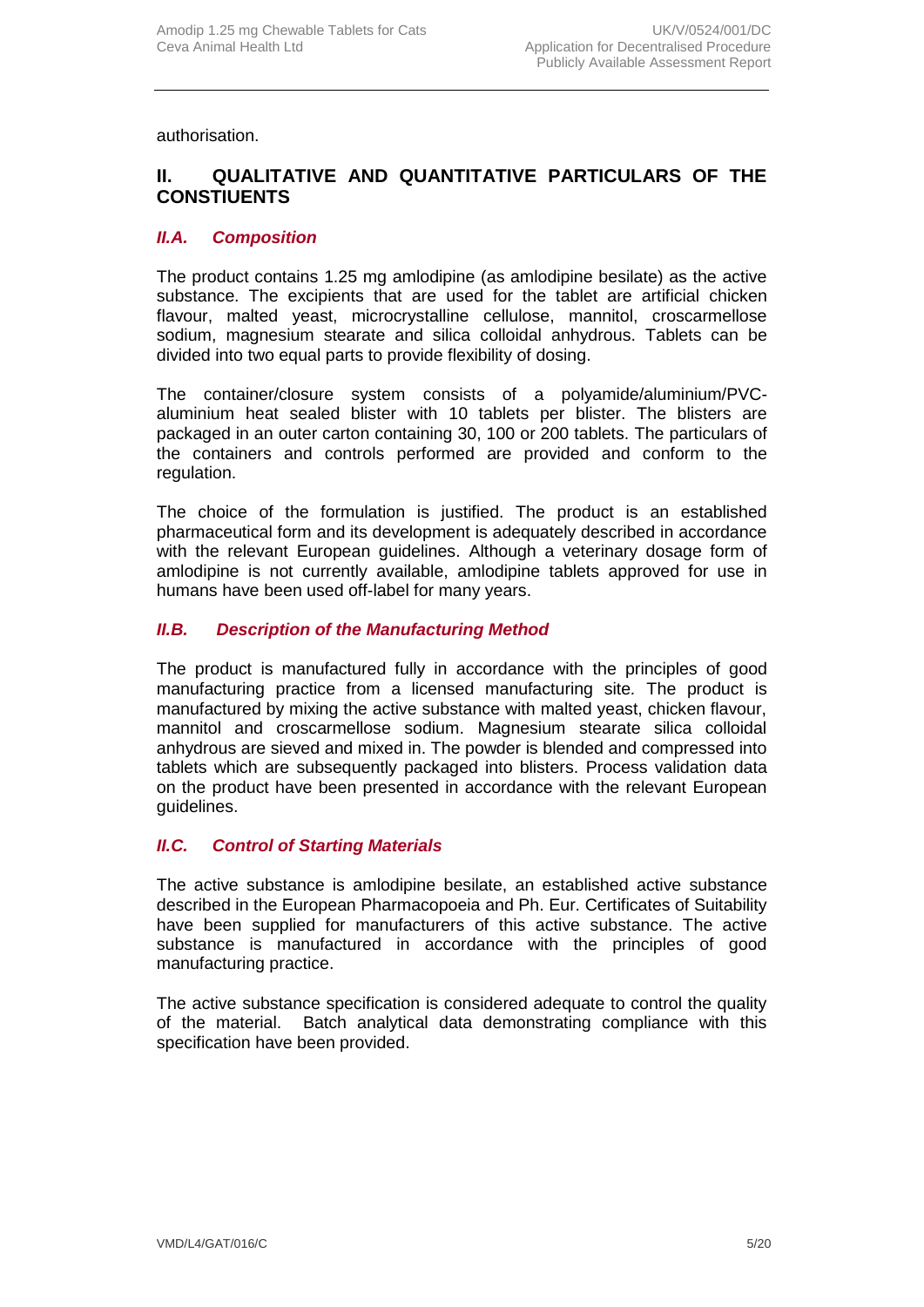## *II.C.4. Substances of Biological Origin*

There are no substances within the scope of the TSE Guideline, present or used in the manufacture of this product*.*

#### *II.D. Control Tests Carried Out at Intermediate Stages of the Manufacturing Process*

Not applicable.

## *II.E. Control Tests on the Finished Product*

The finished product specification controls the relevant parameters for the pharmaceutical form. The tests in the specification, and their limits, have been justified and are considered appropriate to adequately control the quality of the product. The tests include those for loss on drying, uniformity of dosage units, characters, breakability into halves, dissolution, identification of active, assays of active and impurities and microbiological quality.

Satisfactory validation data for the analytical methods have been provided. Batch analytical data from the proposed production sites have been provided demonstrating compliance with the specification.

## *II.F. Stability*

Stability data on the active substance have been provided in accordance with applicable European guidelines, demonstrating the stability of the active substance when stored under the approved conditions. The active substance is manufactured in accordance with the Ph. Eur. Certificates of Suitability and the retest period for each manufacturer is 60 months and 36 months respectively.

Stability data on the finished product have been provided in accordance with the applicable European guidelines, demonstrating the stability of the product throughout its shelf life when stored under the approved conditions. Data provided for batches stored at 25°C/60%RH for 18 months and 30°C/65%RH for 12 months, whilst in an accelerated study batches were stored 6 months at 40°C/75%RH.

In-use stability studies were also submitted. Tablets were halved, with one half returned to the open blister for testing 48 hours later. The blisters were stored at 25°C/60%RH. An in-use shelf life of 24 hours has been established.

#### *G. Other Information*

#### Shelf life

• Shelf life of the veterinary medicinal product as packaged for sale: 36 months

Shelf life of halved tablets: 24 hours

- Special precautions for storage
	- Do not store above 30°C.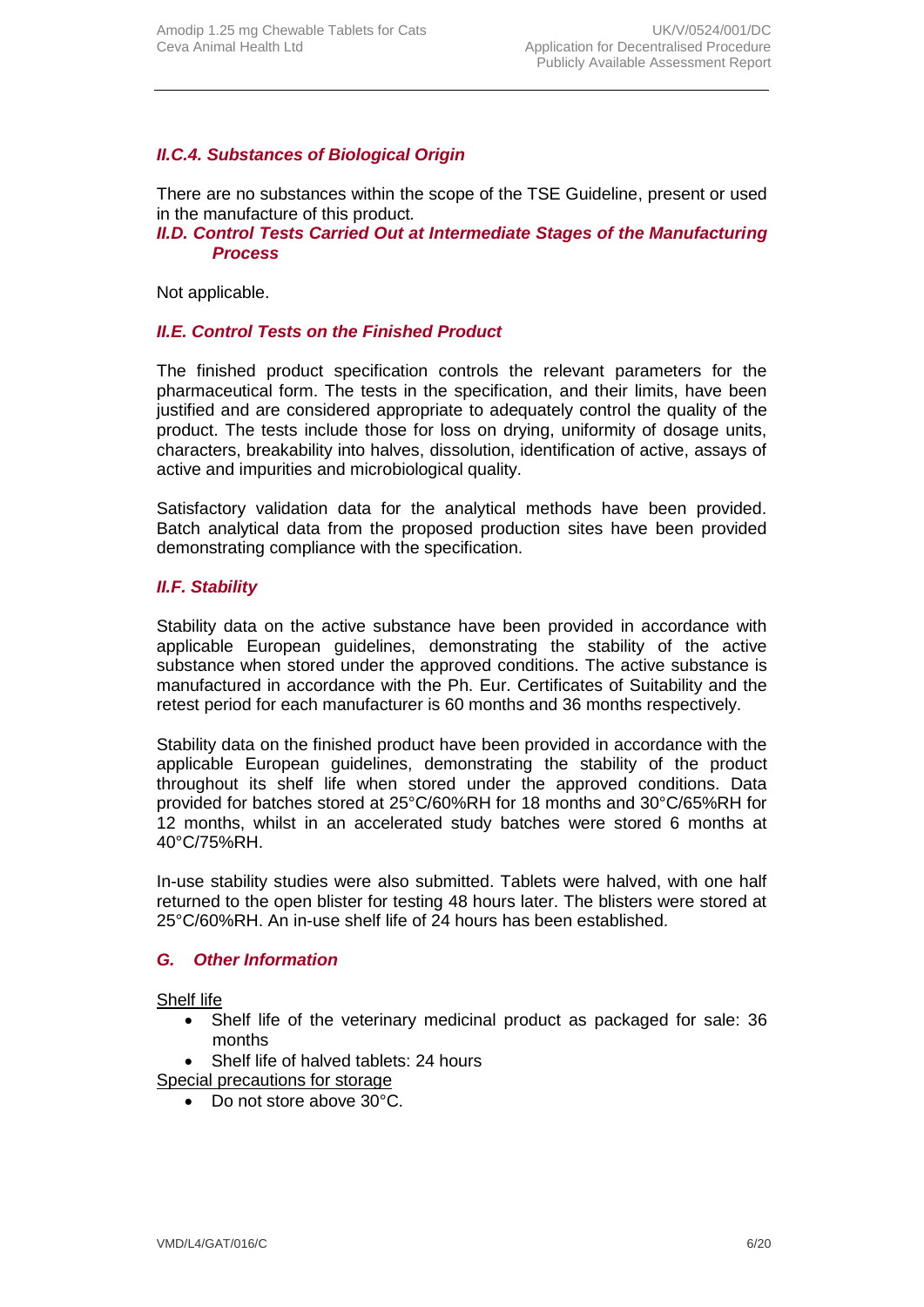Any unused half tablets should be returned to the blister pack.

## **III. SAFETY AND RESIDUES DOCUMENTATION (PHARMACO-TOXICOLOGICAL)**

## *III.A Safety Documentation*

#### *Pharmacological Studies*

#### Pharmacodynamics

The active substance is amlodipine. Amlodipine is a voltage dependant calcium channel blocker, which binds selectively to the L-type of channels found in vascular smooth muscle, cardiac muscle and cardiac nodal tissue. Amlodipine favours L-type calcium channels found in vascular smooth muscle acting hence predominantly by decreasing vascular resistance. The major blood pressure lowering effect of the active is related to its dilatory action on arteries and arterioles, while it has little effect on the venous circulation. The duration and waning of anti-hypertensive effects are dose dependent.

Binding of amlodipine to the L-type calcium channels is slow, avoiding rapid reductions in blood pressure which lead to reflex tachycardia as a result of activation of baroreceptors. In cats with hypertension, once daily dosing with amlodipine tablets provided clinically significant reductions in blood pressure and due to the slow onset of action of amlodipine, acute hypotension and reflex tachycardia tend not to occur.

#### **Pharmacokinetics**

After oral administration of therapeutic doses, amlodipine is well absorbed with peak plasma levels between 3 to 6 hours post dose. After a single dose of 0.25 mg/kg, absolute bioavailability is estimated to be 74% and the peak plasma level in a fast state is 25ng/ml. Absorption of amlodipine is not influenced by concomitant food intake in humans. Amlodipine tablet may be given with or without food to cats in clinical use. The pKa of amlodipine is 8.6. Amlodipine is highly bound to plasma proteins. *In vitro* protein binding in cat plasma is 97%. The volume of distribution is approximately 10 l/kg.

Amlodipine is extensively metabolised by the liver in laboratory animals and humans. All known metabolites lack pharmacological activity. All amlodipine metabolites found *in vitro* in cat hepatocytes have been earlier identified in incubations of rat, dog and human hepatocytes. Thus, none of them are unique to the cat. The mean plasma elimination half-life of amlodipine is 53 hours in healthy cats. At 0.125 mg/kg/day, plasma level of amlodipine was approaching steady-state by 2 weeks in healthy cats. Total plasma clearance in healthy cats is estimated to be 2.3 ml/min/kg.

Excretion balance has been characterised in humans and several animal species, but not in the cat. In dogs, equal distribution of radioactivity was found in the urine and faeces.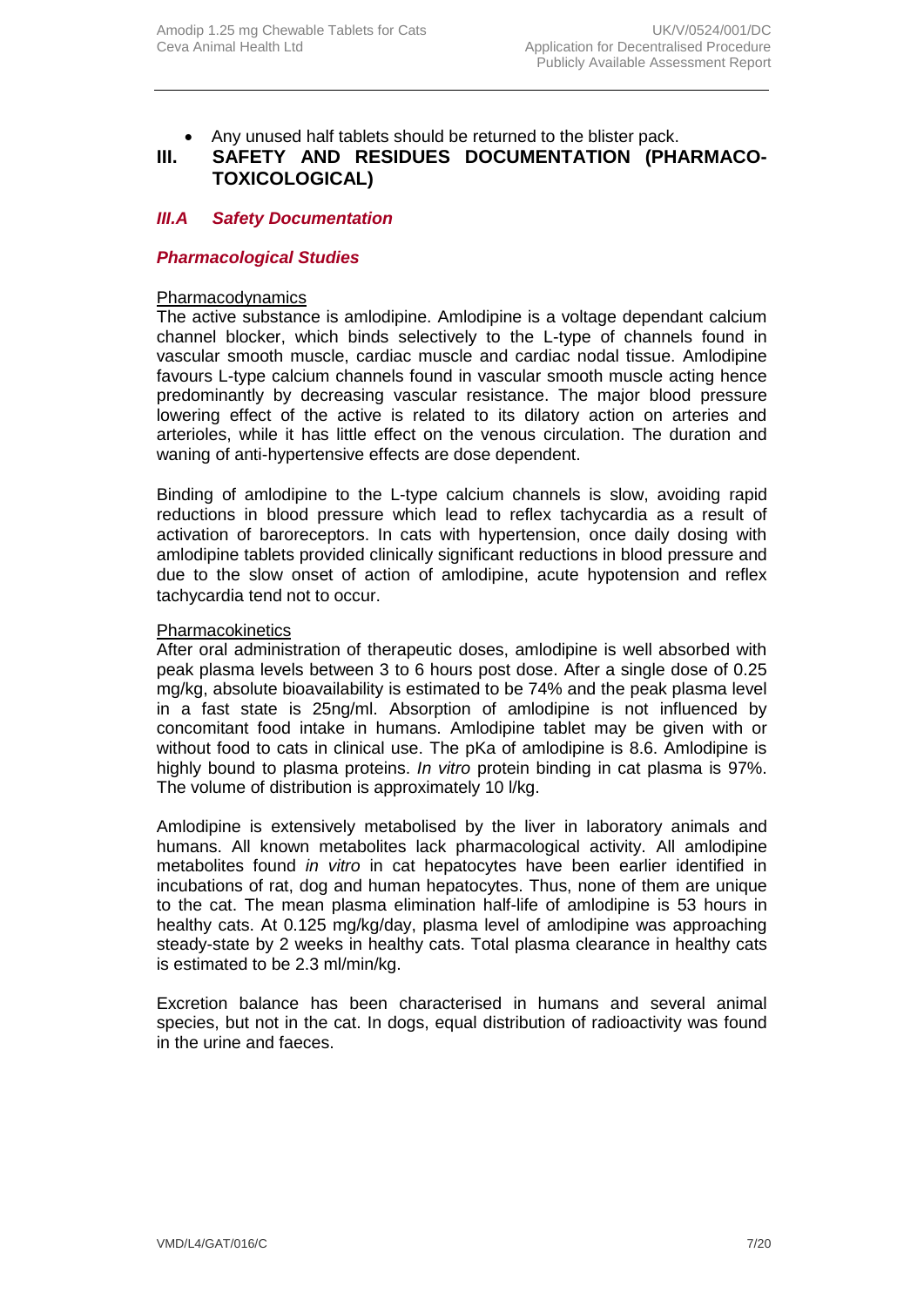## *Toxicological Studies*

The applicant provided a number of references and study reports based on product monograph for the human authorised product Norvasc. This information was supportive data. In addition the applicant provided bibliographic data and commissioned two *in vitro* mutagenicity studies.

#### Single Dose Toxicity

The active substance was administered orally to an equal number of male and female 6 week old rats. Rats were fasted 16-20 hours prior to administration of the active. After dosing rats were observed for 14 days. The  $LD_{50}^3$  values for male and female rats were 393 mg/kg and 686 mg/kg respectively. The main symptom observed after oral administration were salivation, decrease in locomotor activity, dropping eyelid and a decrease in respiratory rate. The recovery time was approximately 10 days.

#### Repeated Dose Toxicity

A group of equal numbers of male and female rats were administered amlodipine besilate orally for a period of 3 months at a dose rate of 0, 3, 10 and 30 mg/kg once daily. Approximately 60% of the rats were autopsied at the end of the treatment period and the remaining rats were autopsied after a one month treatment free period. Examinations carried out included for example clinical signs, body weight, food and water consumption, blood and urine analysis, organ weight and pathology. No treatment related findings were seen at 3 mg/kg. At 10 mg/kg a slight decrease in heart rate was observed in females. A slight increase in haemoglobin, haemocrit and red blood cell values were observed in males in addition to a slight increase in blood urea nitrogen. Increased excretion of sodium and chloride was observed in both male and female rats. These findings were considered to be related to the pharmacological effects of amlodipine. At 30 mg/kg in addition an inhibition of body weight gain was observed. The NOAEL<sup>4</sup> is considered to be 10 mg/kg and the NOEL $5$  3 mg/kg.

In a second study amlodipine besilate was administered orally to a group of male and female rats for a period of 12 months. Dose levels were 0, 2, 10 and 25 mg/kg daily. After a 6 month period approximately 15% of rats per group were autopsied. Examinations included for example clinical signs, body weight, food and water consumption, blood and urine analysis, organ weight and pathology. No treatment related findings were observed at 2 mg/kg. At 10 mg/kg increased urinary volume and increased excretion of sodium and chloride were seen in males. Adrenal weight was increased in females and heart weight in males and females. In the adrenal gland morphological changes were noted. Inhibition of body weight gain was observed in male rats. These findings were considered to be related to the pharmacological effects of amlodipine. At 25 mg/kg the pharmacological effects of amlodipine were more exaggerated and mortality occurred. The NOAEL and NOEL was considered to be 2 mg/kg.

 $3$  LD<sub>50</sub> – The dose that kills half the population

<sup>4</sup> NOAEL – No observed adverse effect level

<sup>5</sup> NOEL – No observed effect level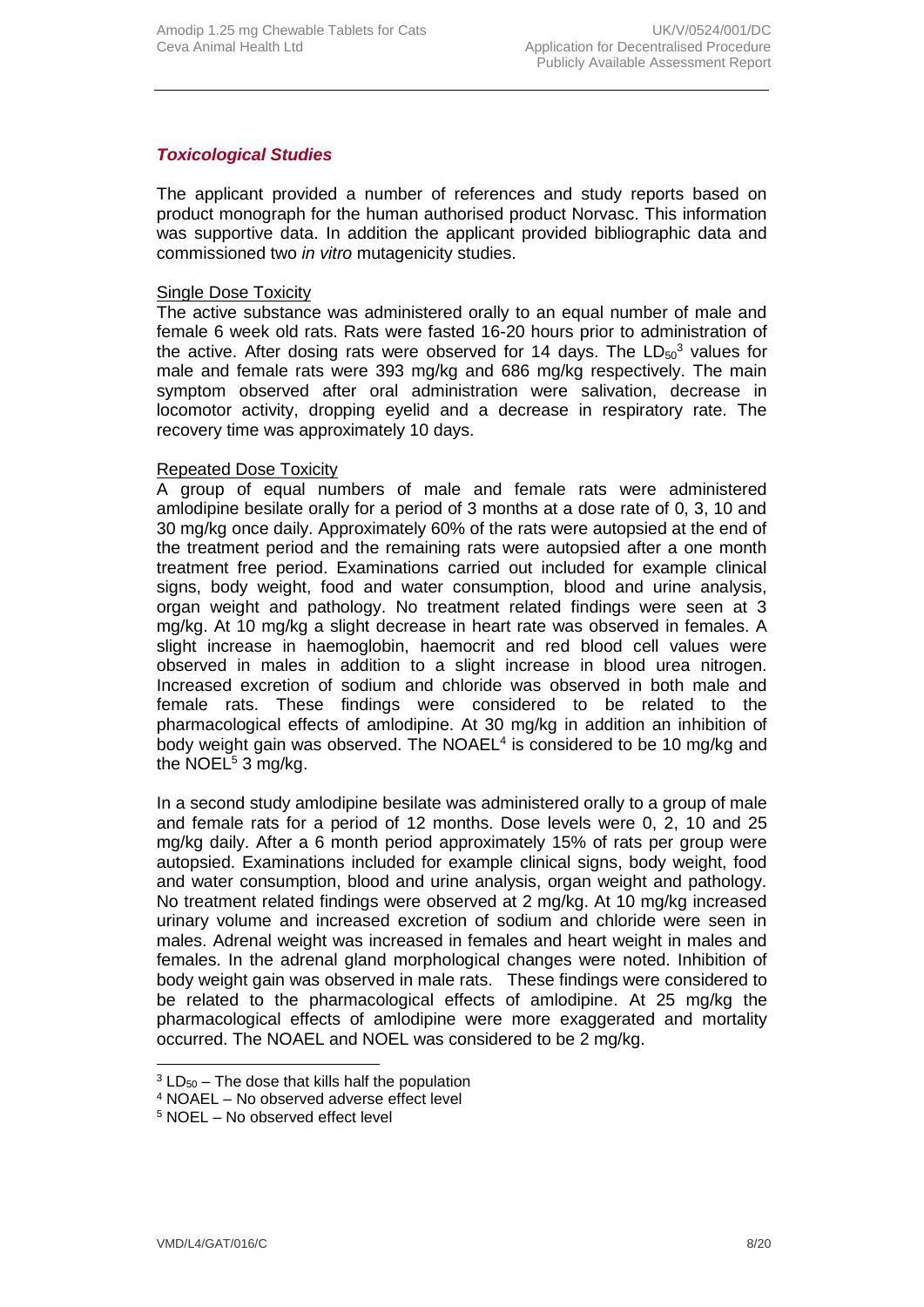## Reproductive Toxicity, including Teratogenicity

The active substance was administered orally to rats at daily dose of 0, 2, 10 and 25 mg/kg from 14 days before mating to day 7 of gestation. Males were dosed for 71 days prior to and during mating and females were dosed for 14 days prior to and during mating and up to 7 days of gestation. At 25 mg/kg growth inhibition was noted in both sexes. Food consumption was slightly inhibited in males at 25 mg/kg and in females at 25 mg/kg and 10 mg/kg. No significant difference was observed between treated and control groups regarding copulation or pregnancy index. At all dose levels no teratogenic or embryolethal effects were noted. The NOAEL of 10 mg/kg/day was determined.

A study investigating teratogenicity was discussed. Rats were administered dose of 0, 4, 10 and 25 mg/kg/day of amlodipine besilate orally on days 7 to 17 of pregnancy. Body weight gain and food consumption were slightly reduced in dams at 25 mg/kg/day. Teratogenic effects or adverse effects on foetal development were not noted. Neither adverse effects on the viability, postnatal development, behaviour or reproductive performance of the first generation offspring were noted nor abnormalities of the second generation foetuses. The NOAEL was considered 10 mg/kg/day and a NOEL of 4 mg/kg in rats. The same doses were administered to rabbits from day 6 to day 18 of gestation. Gain in weight was reduced in dams at 25 mg/kg/day. Neither teratogenic effects nor foetotoxicity were noted. The NOEL of 4 mg/kg/day was determined in rabbits.

In a peri- and post-natal study doses of 0, 2, 4 and 10 mg/kg/day were administered to female rats from day 17 of gestation to day 21 post-partum. Rats were allowed to deliver naturally and delivery conditions were observed, pregnancy period and birth rate were measured. There was no treatment related findings in dams or in pups and the fertility of the first generation offspring was unaffected in those receiving 2 and 4 mg/kg/day. At 10 mg/kg/day weakness and mortality was observed in parent dams. Prolonged gestation period, an increase in stillborn pups and a decrease in litter size of pups on day 4 were observed. A NOAEL for postnatal development was determined to be 10 mg/kg. The overall NOEL was 4 mg/kg/day.

#### Genotoxicity, Carcinogenicity

Two *in vitro* mutagenicity studies were conducted. A bacterial reverse mutation assay and a chromosome aberration test. Based on the studies submitted and the supportive data provided amlodipine is not considered to be genotoxic in the systems used. Additional supportive data provided supported the conclusion that amlodipine is not carcinogenic in humans.

#### *Studies of Other Effects*

No changes in the immune system were reported in the single and repeated dose toxicity studies.

## *Observations in Humans*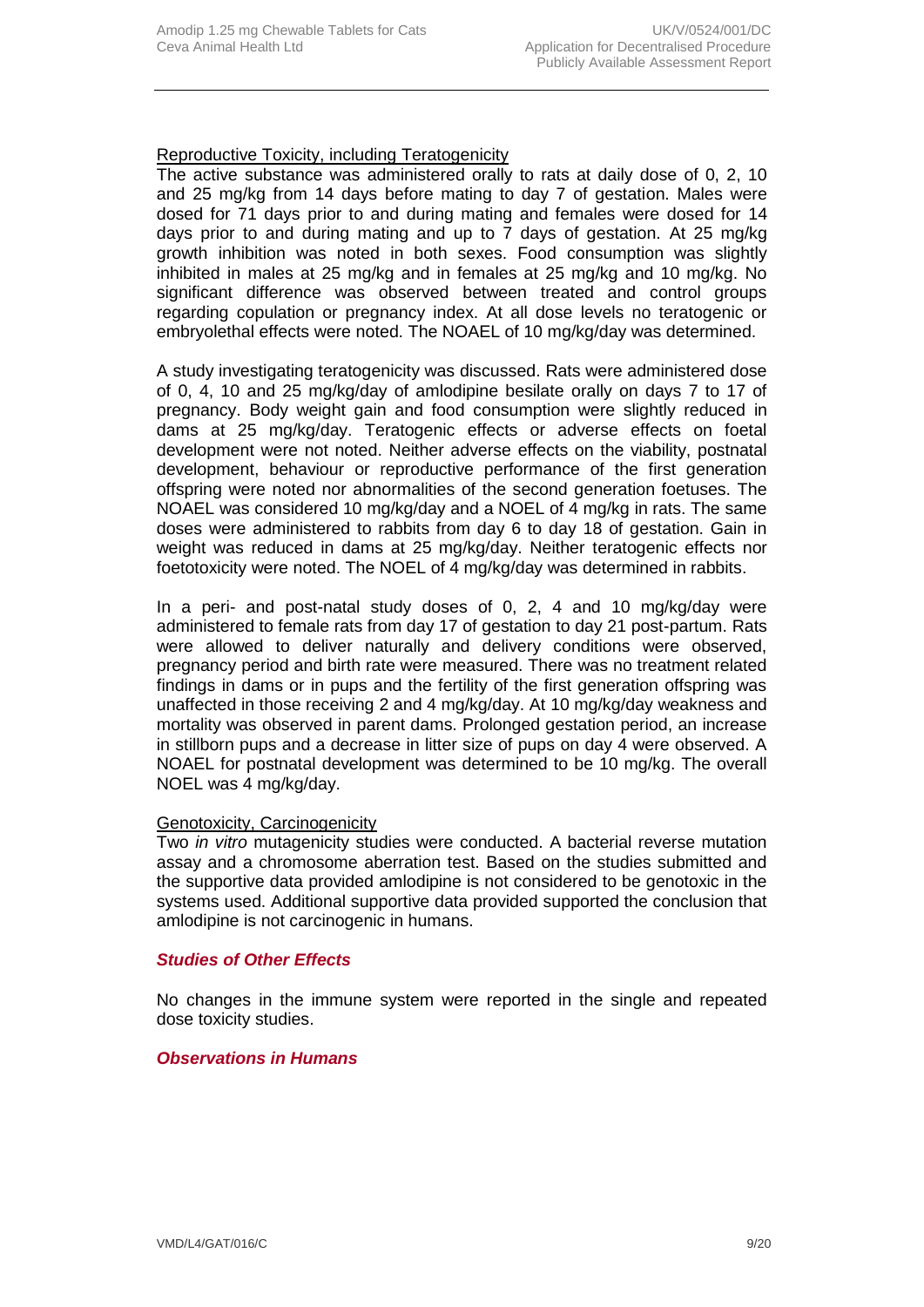Amlodipine is indicated for the treatment of hypertension and coronary heart disease in humans. In has been available on the market for 20 years. Clinical use in humans is extensive. Both short and long term studies indicate that amlodipine effectively lowers mild to moderately elevated blood pressure during a 24 hour period. Amlodipine exerts a blood pressure lowering effect through peripheral vasodilation.

After oral administration, absorption occurs gradually with peak plasma concentrations reached between 6 and 12 hours with a terminal half-life of about 35-50 hours. Absolute bioavailability has been estimated between 64 and 90%. The long plasma half-life of amlodipine permits once-daily administration of the drug. The recommended dose in adults is 5-10 mg once daily. In clinical use amlodipine is generally well tolerated. Most commonly reported side effects are dizziness, headache, palpitations, flushing, abdominal pain, nausea, ankle swelling, oedema and fatigue, which were reported with a frequency of 1-10%.

## *User Safety*

A user risk assessment was provided in compliance with the relevant guideline which shows that the most likely routes of exposure could be the result of accidental ingestions, dermal contact with the product, accidental ingestion by a child and during / post dosing potential contact with product and saliva on the persons skin. The product is provided in blister packs which are considered to be child-resistant, in addition warning and precautions as listed on the product literature are adequate to ensure safety to users of the product.

- This product may decrease blood pressure.
- In order to reduce the risk of accidental ingestion by children, do not take the tablets out of blisters until ready to administer to the animal.
- Return part-used tablets into the blister and carton.
- In case of accidental oral ingestion, seek medical advice and show the label or the package leaflet to the physician.
- People with known hypersensitivity to amlodipine should avoid contact with the veterinary medicinal product.
- Wash hands after use.

## *Environmental Safety*

The applicant has provided a Phase I environmental risk assessment in compliance with the relevant guidelines which showed that no further assessment is required. The product will only be used in non-food companion animals and as a result environmental exposure will be low. A Phase II ERA was not required. No environmental warnings or information are therefore required as the product is safe for the environment when used as directed.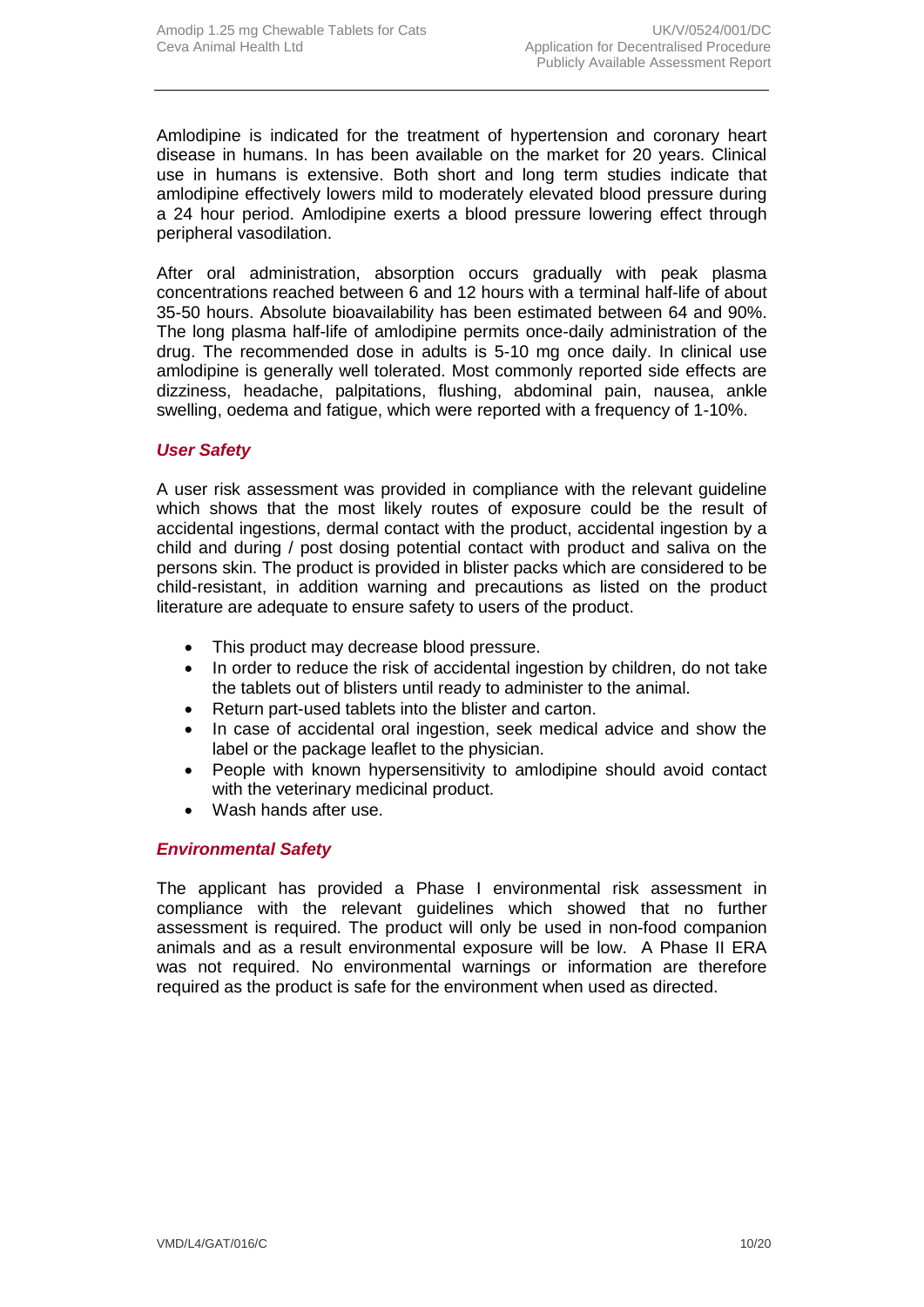## **IV CLINICAL DOCUMENTATION**

## *IV.I. Pre-Clinical Studies*

#### *Pharmacology*

#### Pharmacodynamics

A literature review was provided. Amlodipine is a 1, 4-dihydropyridine, member of the group of calcium channel antagonists, which dilates arteries / arterioles thus reducing arterial blood pressure but has minimal effect on venous circulation. Arterial blood pressure is the product of cardiac output and total peripheral resistance, and because peripheral resistance is mainly in the arterioles amlodipine lowers blood pressure in situations where arteriolar tone is abnormally raised. This effect has been observed clinically.

Amlodipine binds selectively to voltage dependent calcium channels of the Ltype, favouring the L-type calcium channels found in vascular smooth muscle over those found in cardiac muscle and cardiac nodal tissue. Thus amlodipine predominantly has vascular effects.

Amlodipine binds slowly to the calcium channels. In an experiment using rat aortas, amlodipine inhibited contraction, reaching maximal effects after three hours.

Although the effects of amlodipine on smooth muscle are greater than on cardiac muscle and node tissue, a negative inotropic and chronotropic effect of amlodipine has been observed in *in vitro* tests on guinea pig hearts. In conscious and unconscious dogs the only electrocardiographic changes noted was a slight shortening of the P-R interval. In a 26-week target animal safety study conducted in cats, amlodipine, at a dose of 0.25 to 1.25 mg/kg administered orally, did not affect heart rate and no electrocardiogram (ECG) abnormalities were observed.

In the kidney, amlodipine predominantly vasodilates the preglomerular resistance vessels. During *in vitro* studies in rat kidneys, amlodipine fully reversed the effect of angiotensin II, which itself decreases glomerular filtration, suggesting that amlodipine may increase glomerular filtration. Amlodipine also improves the function of endothelial cells through increase in the generation of nitric oxide. It may also improve endothelial cell function through antiinflammatory and anti-oxidant effects. In humans, endothelial cell dysfunction accompanies hypertension, coronary heart disease and diabetes and amlodipine had been shown to improve endothelial cell function through anti-oxidant and anti-inflammatory actions.

#### **Pharmacokinetics**

Studies were conducted to examine pharmacokinetics. In one non-GLP study the plasma levels of amlodipine were assessed in cats receiving a human formulation in current clinical use in cats. An equal number of male and female cats received 1.25 mg amlodipine of the human product Norvasc without food on Day 1. Mortality and viability was measured at least twice daily and clinical signs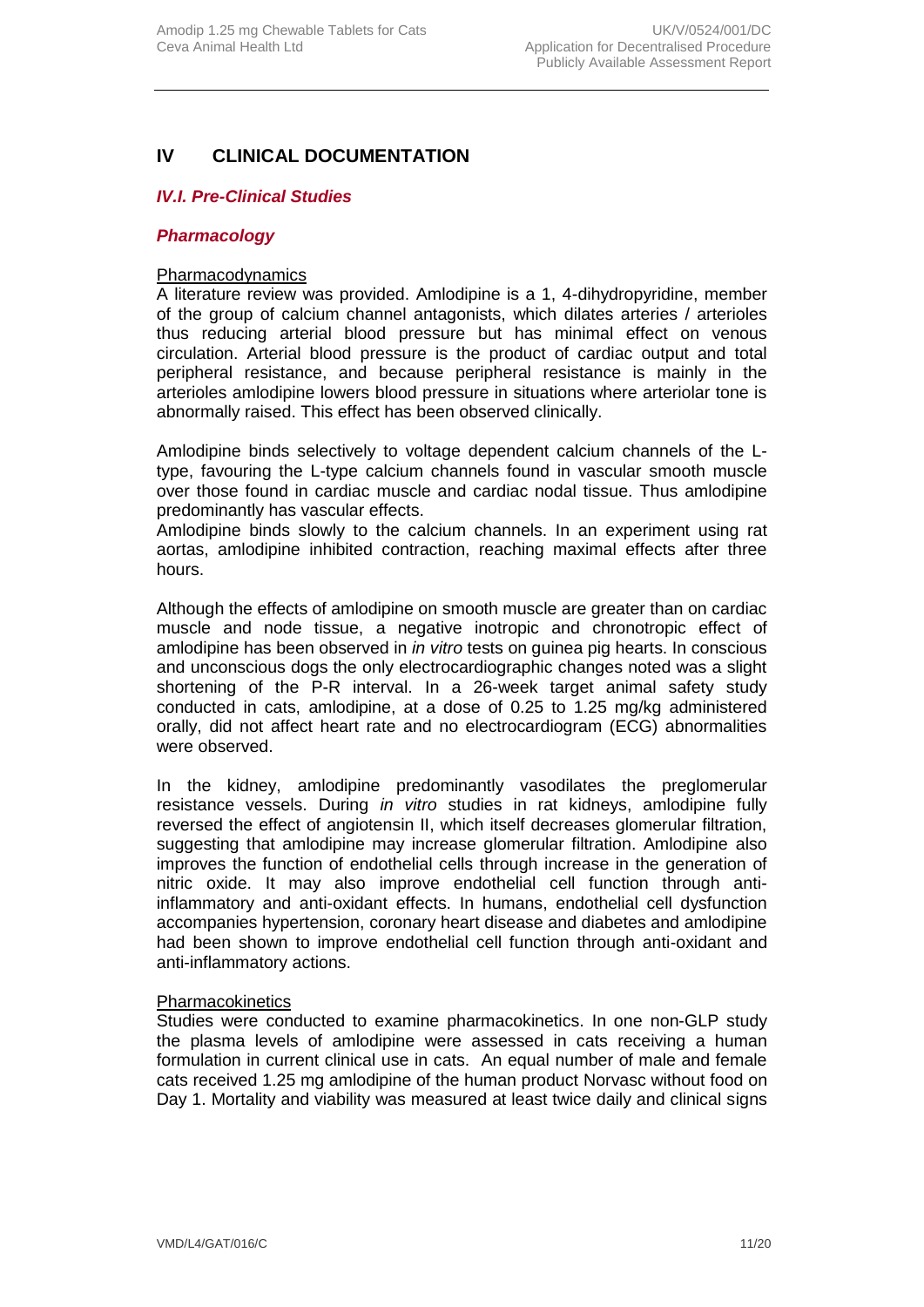were recorded at least once daily. Blood samples were collected prior to administration of the test products and at various time points up to 168 hours after administration and pharmacokinetic parameters were measured. The cats included in the study responded similarly. Samples were taken frequently enough to document the peak plasma levels. There was a slow absorption followed by a long elimination. The terminal plasma half-life ranged from 39.5 to 88.5 hours. The study was useful in providing approximate estimates of the pharmacokinetic profile of amlodipine in the Norvasc formulation when administered as a single dose to cats.

Another study conducted assessed the plasma levels of amlodipine at steady state in cats receiving a human formulation in current clinical use in cats. The aim of the study was to compare the pharmacokinetic data from this study with the pharmacokinetic data gathered at a different dose in the previous study and to examine the effect of amlodipine on blood pressure in cats. An equal number of male and female cats were included in the study. Each cat received a quarter of a tablet (containing 0.625 mg of amlodipine) without food each day for 14 consecutive days. Mortality and viability were observed at least twice daily and clinical signs observed at least once daily. Blood samples were collected prior to administration of the test products and at various time points up to 24 hours after administration on Day 1, 7 and 14. Pharmacokinetic parameters were measured. Blood pressure and heart rate measurement were taken on days 1, 7 and 14, 15 – 30 minutes before each pharmacokinetic blood sample was taken. Samples were taken frequently enough to document the peak plasma levels. The data provided useful information on the pharmacokinetics of once daily dosing of amlodipine in cats and suggest a plateauing to steady state after around 14 days.

The plasma levels of amlodipine in cats receiving the final tablet formulation were assessed in another study to estimate oral bioavailability through comparison with pharmacokinetics following intravenous administration. An equal number of male and female cats each received one tablet (1.25 mg amlodipine, target dose 0.25 mg/kg) or 0.125 mg/kg amlodipine intravenously without food. Food was provided two hours after administration of the dose. The doses selected (0.125 mg/kg and 0.25 mg/kg) were based on those currently used clinically in cats. Blood samples were collected one day prior to administration and at various time points up to 168 hours after administration. Pharmacokinetic parameters were measured. Animal observations and blood sampling were frequent enough to map profiles. The pharmacokinetic profiles broadly concur with those from the product examining the human product Norvasc. A comparison of the profiles of the oral and IV dose enabled the calculation of bioavailability (74%), clearance (2.3 ml/min/kg) and volume distribution. The values were calculated on the assumption that the doseconcentration relationship is linear between doses of 0.125 mg/kg and 0.25 mg/kg. The study provided information on the pharmacokinetics of the final tablet formulation, including expected bioavailability. As the product is indicated for a minor use and that the consequence of not treating hypertension can be severe, the estimations provided support their inclusion in the SPC.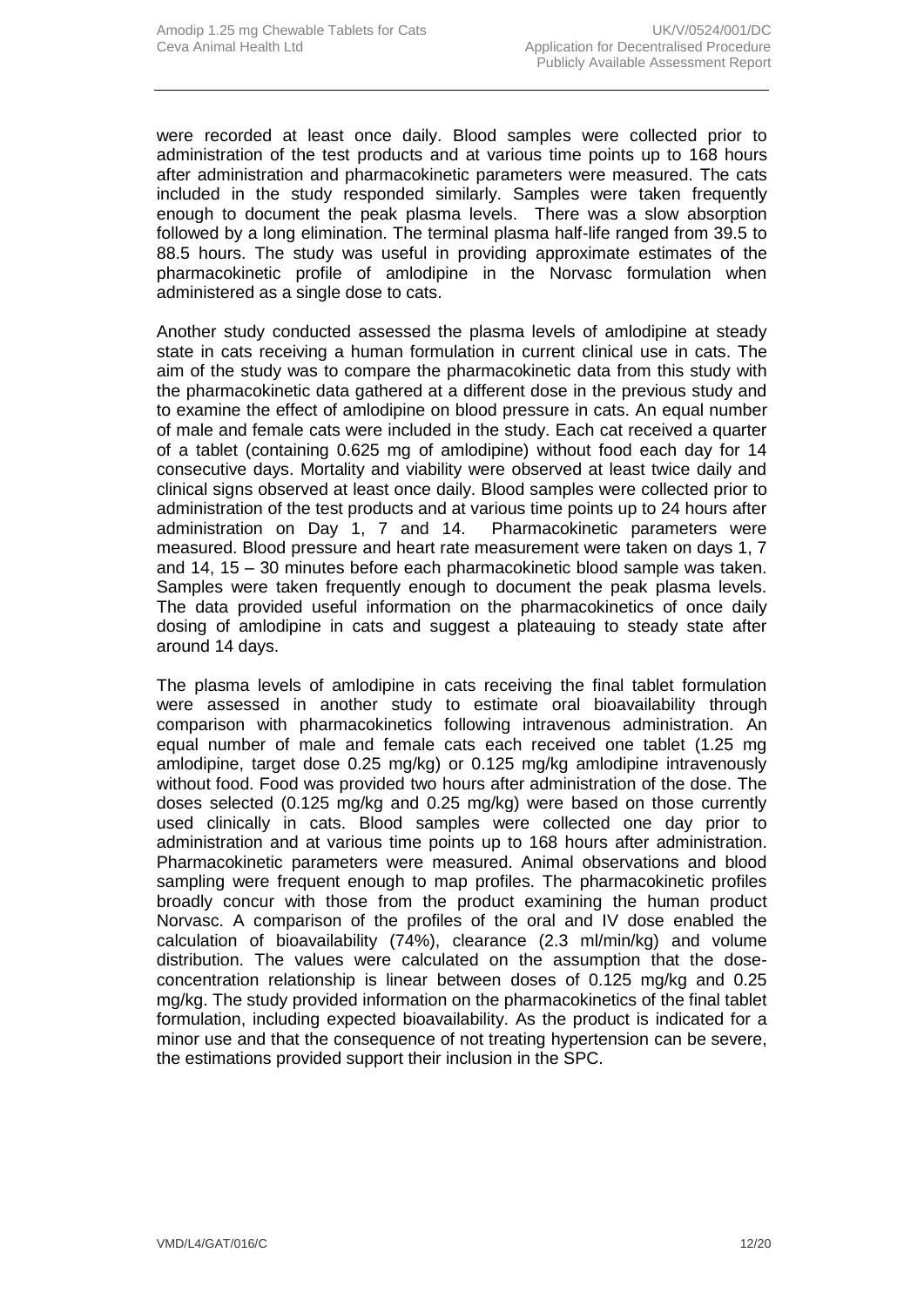Two metabolism studies were conducted which provided information on the metabolic routes for amlodipine in cats. Bibliographic pharmacokinetic data was provided. During an *in vivo* study using radiolabelled amlodipine, none of the metabolites found in rat, dog or human has any significant calcium antagonist activity relative to amlodipine.

#### **Elimination**

No studies have been conducted regarding elimination in the cats. However this is acceptable based upon scientific advice from the CVMP which states that elimination has been characterised in humans and several animals species and does not need to be characterised in cats. In dogs equal distribution of radioactivity was found in urine and faeces, and in humans elimination mainly occurs in urine. In all species there are two major paths of elimination, urine and faeces.

#### Pharmacodynamic and pharmacokinetic interactions

There are no peer-reviewed studies to examine interactions between amlodipine and other anti-hypertensive drugs with different mechanisms of action. In a study conducted in cats, there was no evidence of interaction, for example hypotension, heart failure, when cats were given amlodipine and benazepril concomitantly. The bibliographic data provided, did not identify interactions, even though some of the observed animals were also receiving medications which can lower blood pressure, such as ACE inhibitors. Due to the effects of amlodipine on cardiac cells and the potentiation of the effects of other negative chronotropes and inotropes, additional warnings have been included in the SPC.

#### *Tolerance in the Target Species*

The applicant has conducted two *in vivo* target animal safety studies. The aim of the first study was to evaluate the tolerance of the test product when given orally in high doses to cats for 14 days. Male and female cats were included in the study. Cats were medicated once daily (target dose 2.5 mg/kg). Cats were offered tablets by hand / from an empty bowl, with canned food or were administered directly into the mouth. After administration cats were given water to ensure swallowing. Mortality and viability were observed at least twice daily. Clinical signs were monitored at least once daily before treatment and twice daily with the first three hours after each treatment. Blood pressure and heart rate were monitored before treatment and two and six hours after each dose on days 1, 3, 7 and 14. Body weight and food consumption were measured daily. Blood samples were taken before treatment and once at end of treatment, haematology and clinical biochemical parameters were also measured. Although the study only examined four cats, it contains valuable information regarding overdose with the product and the levels which are expected to cause morbidity and possible death. The data provided indicate that the risks of giving a cat more than 3.5 times the highest recommended dose may outweigh the benefits.

The aim of the second animal safety study was to evaluate the tolerance for amlodipine when administered to healthy cats for six months. An equal number of male and female cats were included in the study. The test product contained 1.25 mg amlodipine. Cats were medicated once daily in the morning for at least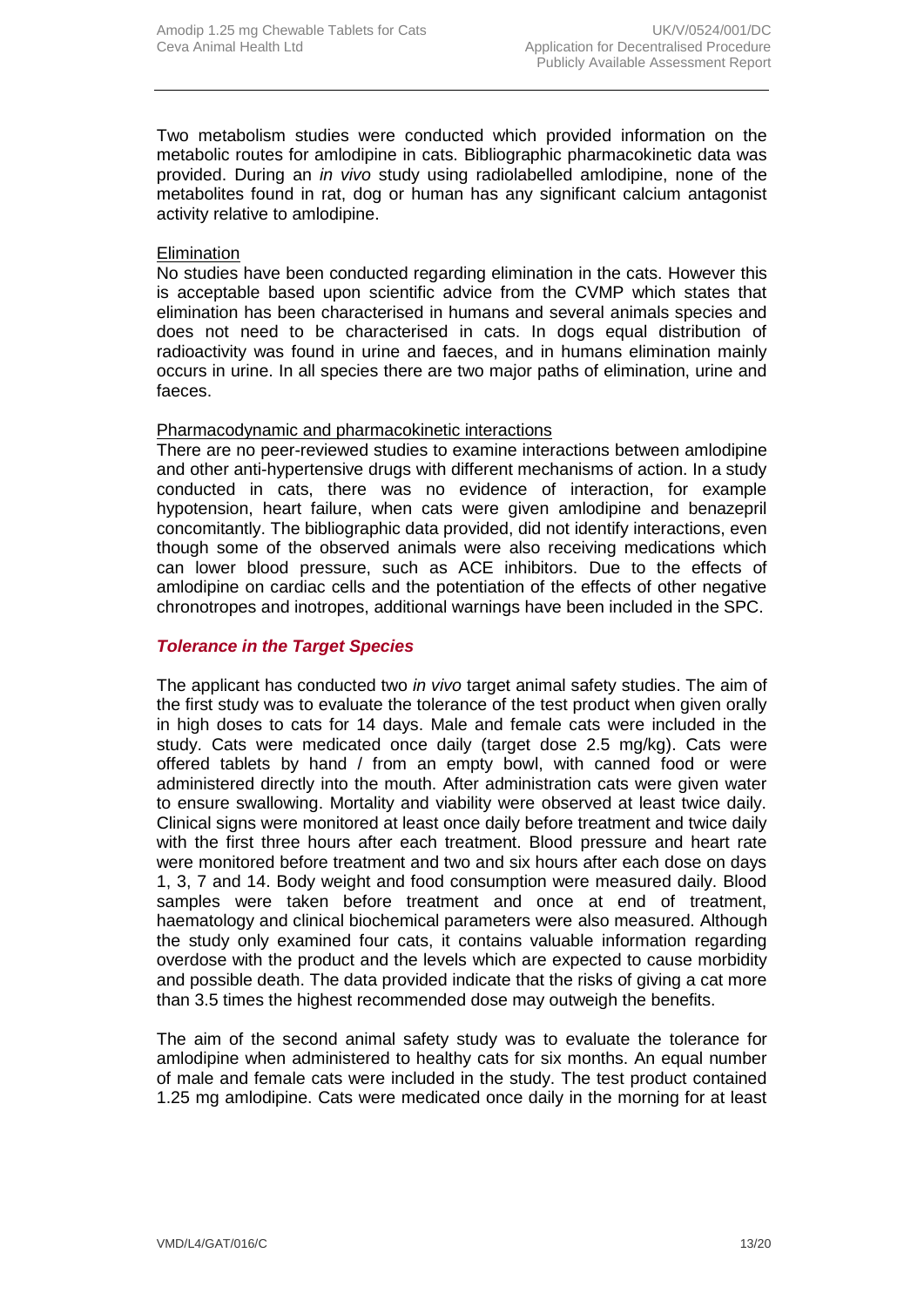six months. Cats were offered tablets by and / from an empty bowl, with canned food or were administered tablets directly into the mouth. The cats were divided into four groups; the first group received a placebo, the second group a 1x dose, the third group a 3x dose and the fourth group a 5x dose. Mortality and viability were observed twice daily and clinical signs were monitored prior to administration and twice daily during the test period. Blood pressure (systolic / diastolic) were measured pre-test period and during weeks 4, 13 and 26 of the test period. Systolic and diastolic blood pressure was measured in all animals two and six hours after dosing. Food consumption was noted daily and body weight weekly. Physical and ophthalmic examinations, clinical pathology, ECG, necropsy and histopathology were performed. Statistical methods included Dunnett's test, Steel test and Fisher exact tests. No differences were noted between groups regarding food intake, weight, blood pressure, ECG and ophthalmic findings. Overall the product was well tolerated when given at doses of 0.25 mg/kg, 0.75 mg/kg and 1.25 mg/kg for six months to healthy cats. After administration of 0.75 mg/kg and 1.25 mg/kg once daily for six months; hyperplastic gingivitis, reactive lymphoid hyperplasia in mandibular lymph nodes and increased Leydig cell vacuolisation and hyperplasia were seen. At the same time dose levels of plasma potassium and chloride levels were decreased and an increase in urinary volume associated with decreased urinary specific gravity was observed. These findings have been included on the SPC.

In addition to the two studies, six target animal safety studies were provided as bibliographic data. In total 217 cats received amlodipine at dose comparable to the SPC. The duration of treatment ranged from 33 days to 13 months. Very few adverse reactions were recorded. In one study an overall reduction of potassium was noted, which concurs with the results of the previous study. In the same study a cat became hypotensive, however the cat was receiving 2.5 mg propranolol three times a day and therefore made the cause difficult to determine.

#### *IV.II. Clinical Documentation*

#### *Laboratory Trials*

The applicant has provided literature references relating to the use of amlodipine for the treatment of hypertension in cats. These dose determination / dose confirmation studies are included below.

#### *Dose confirmation studies:*

Four of the studies provided did not include a control group. The first study investigated the treatment of systemic hypertension in cats with amlodipine besilate. The aim of the study was to evaluate retrospectively the clinical efficacy and safety of amlodipine besilate when administered as a single agent once daily to cats with systemic hypertension. 12 cats, male and female aged eleven to nineteen years of age were referred for blindness or cardiac illness. All were clinically stable. Some cats were newly diagnosed; others were inadequately controlled with other hypertensive drugs or were controlled but experiencing adverse events. Cats were treated with a dose rate of 0.625 mg Norvasc once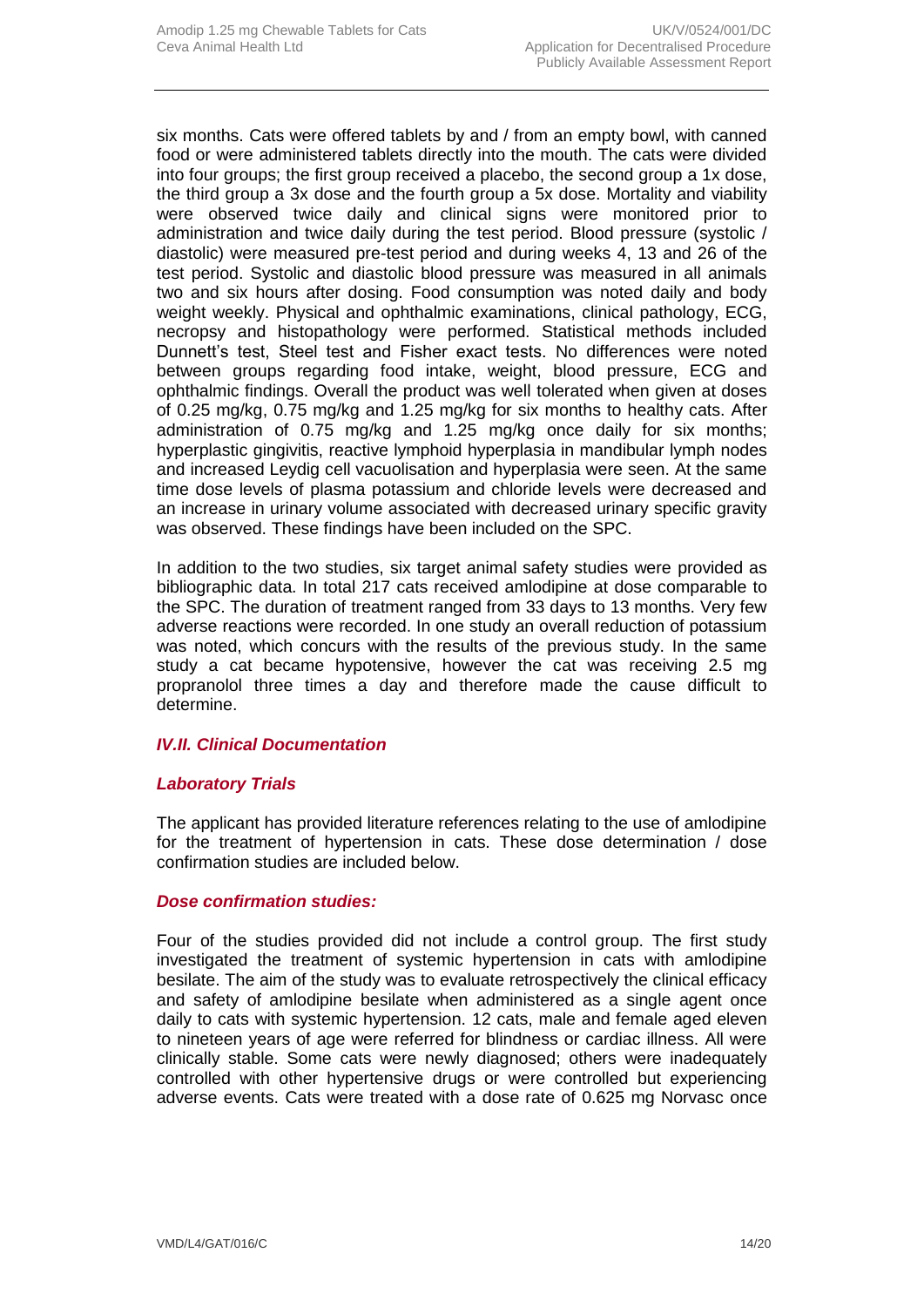daily. The follow up period ranged from 14 - 233 days with ten cats being treated for more than 80 days. The mean systolic blood pressure (SBP) reduced from 198 mmHg to 155 mmHg ( $p=0.0022$ ). Cats with SBP ≥ 180 mmHg tended to show greater reduction with treatment than those starting with a SBP  $\leq$  180 mmHg. No significant changes in serum creatinine, serum potassium or body weight was observed.

The second study investigated feline hypertension – clinical findings and responses to antihypertensive treatment in thirty cats. Cats were aged two and a half to twenty years old. The majority of cats were azotaemic, of which four were being treated for hyperthyroidism; two were untreated hyperthyroid cats and seven were idiopathic. Cats were treated with 0.625 mg/day of Istin tablet which was increased to 1.25 mg/day if no response was observed after seven to fourteen days. Concurrent medications to control hypertension were permissible. Cats were followed up for one to two months or eleven to thirteen months. Amlodipine lowered SBP from 205±16.8 to 153.2±21.3 mmHg within the first fifty days. Systolic blood pressure was kept <165 mmHg in 58% of cases treated for three months or longer. Fifteen of twenty six cats were described as well controlled, eleven were classified as poorly controlled and four were poorly and no classification was provided. Ten of the thirty cats received additional drugs in an attempt to reduce SBP below 165 mmHg. No significant changes in serum creatine, urea or urine specific gravity were noted.

The third study examined the effect of amlodipine on echocardiographic variables in cats with systemic hypertension. 19 male and female cats aged six to eighteen and a half years old had clinical signs consistent with hypertensive retinopathy, five cats had systolic heart murmurs and nine cats had both. Two cats were receiving an ACE<sup>6</sup> inhibitor and one a diuretic before entry. Each cat received 0.625 mg/day of Norvasc which increased in increments of 0.625 mg if SBP has not fallen below 170 mmHg. Re-evaluation was recommended every seven to fourteen days. The study was designed to look at whether controlling hypertension could regress cardiac hypertrophy. Significantly more cats had ventricular hypertrophy before treatment than after treatment (p=0.0062). SBP decreased from a mean of 217 to 142 mmHg. No significant changes were observed in creatinine.

The fourth study examined the effect of control of systolic blood pressure on survival in cats with systemic hypertension. 141 male and female cats were included, where 86.7% of the population were diagnosed with azotaemia, hyperthyroidism or both. Cats were administered 0.625 mg/day Istin tablet, which rose to 1.25 mg/day if SBP remained above 160 mmHg at re-examination seven to twenty one days after the start of treatment. Treatment with amlodipine significantly reduced urine protein to creatine ratio which was strongly associated with survival. Reduction of SBP itself was not an independent variable for survival. Approximately 75% of cats achieved a reduction of SBP to below 160 mmHg. Paired urine creatine ratio data were available for 115 cats. Treatment tended to reduce proteinuria. Cats which were most proteinuric tended to have higher blood pressures that were more difficult to control.

<sup>6</sup> ACE – angiotensin converting enzymes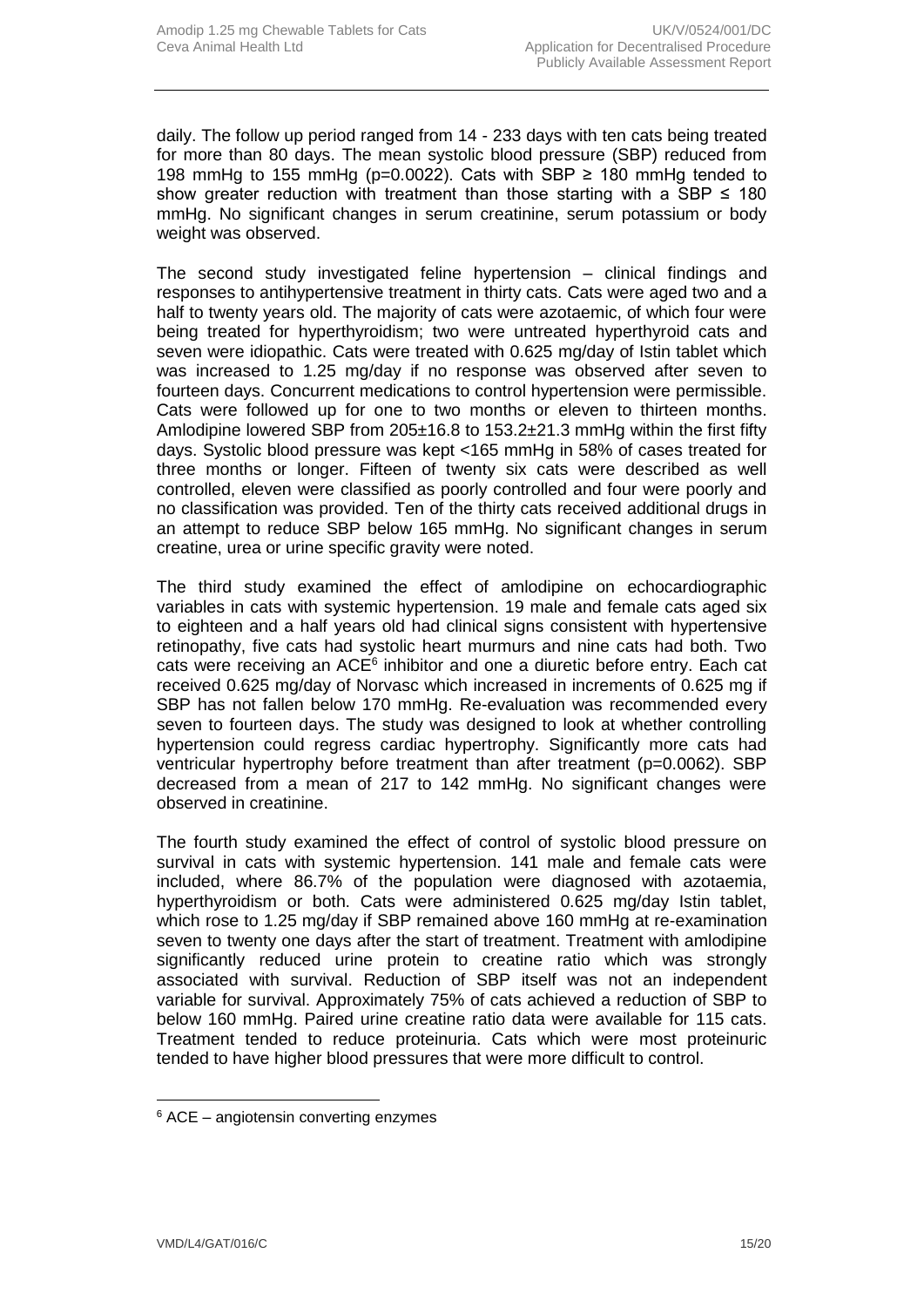Two of the remaining studies were placebo controlled. The fifth study was a randomised, placebo-controlled, blinded single centre study. Nine cats with a mean SBP of greater than 170 mmHg who had a normal serum thyroxine concentration and no history of antihypertensive medication in the previous month, received either 0.625mg amlodipine or a placebo daily. SBP was measured on day 7 and if it had not reduced below 170 mmHg or by at least 15%, the cat was switched to the other treatment group and tested again seven days later. All responding cats were also evaluated 16 weeks after treatment. Five cats received amlodipine and four received the placebo at the start of the study. Three cats did not respond adequately to 0.625 mg of amlodipine and their dose was increased to 1.25 mg. Six cats completed the entire 16 week study and their mean SBP decreased from 221 mmHg to 152 mmHg during the period (p<0.001). Serum creatinine was unchanged in the amlodipine group at day 7, while a small increase was seen at week sixteen; however this difference was not statistically significant.

In the final study, a number of cats aged between six and twelve months were surgically induced with hypertensive renal insufficiency. Cats were allocated into ten groups (two cats per group) based on mean eight hour SBP readings during the preceding eight hour interval. Within each group, cats were randomly assigned to receive 0.25 mg/kg amlodipine or placebo tablets. Cats were followed up for 36 days. There was a statistically significant reduction in SBP from 145 mmHg to 122 mmHg in the amlodipine group but no statistically significant change in the placebo group. The study found no difference in creatinine levels between groups.

Across all six studies, the amount of amlodipine given was between 0.625 mg and 1.25 mg/per day. However it is difficult to ascertain the exact dose as body weights were not given. Some aspects of the studies are not described in sufficient details to be able to fully evaluate the validity of the results; however the combined evidence suggests that doses over a wide range  $(0.14 - 0.36)$ mg/kg) are effective in lowering SBP. The bibliographic data demonstrates that some cats benefit from an increase in dose if they do not respond satisfactorily to one or two weeks of treatments at the initial dose. Pharmacokinetic data also suggested that a doubling of the dose from  $0.125 - 0.25$  mg/kg significantly increases  $AUC<sup>7</sup>$  and  $C<sub>max</sub><sup>8</sup>$  and that plateauing towards a steady state occurs after 14 days of treatments at the starting dose. The applicants approach in dose finding was considered acceptable by the CVMP and that the consistency of dose and effect on SBP published in the literature means that specific dosefinding studies with the final formulated tablet were not necessary.

<sup>7</sup> AUC – Area under the curve

<sup>8</sup> Cmax – Observed maximal concentration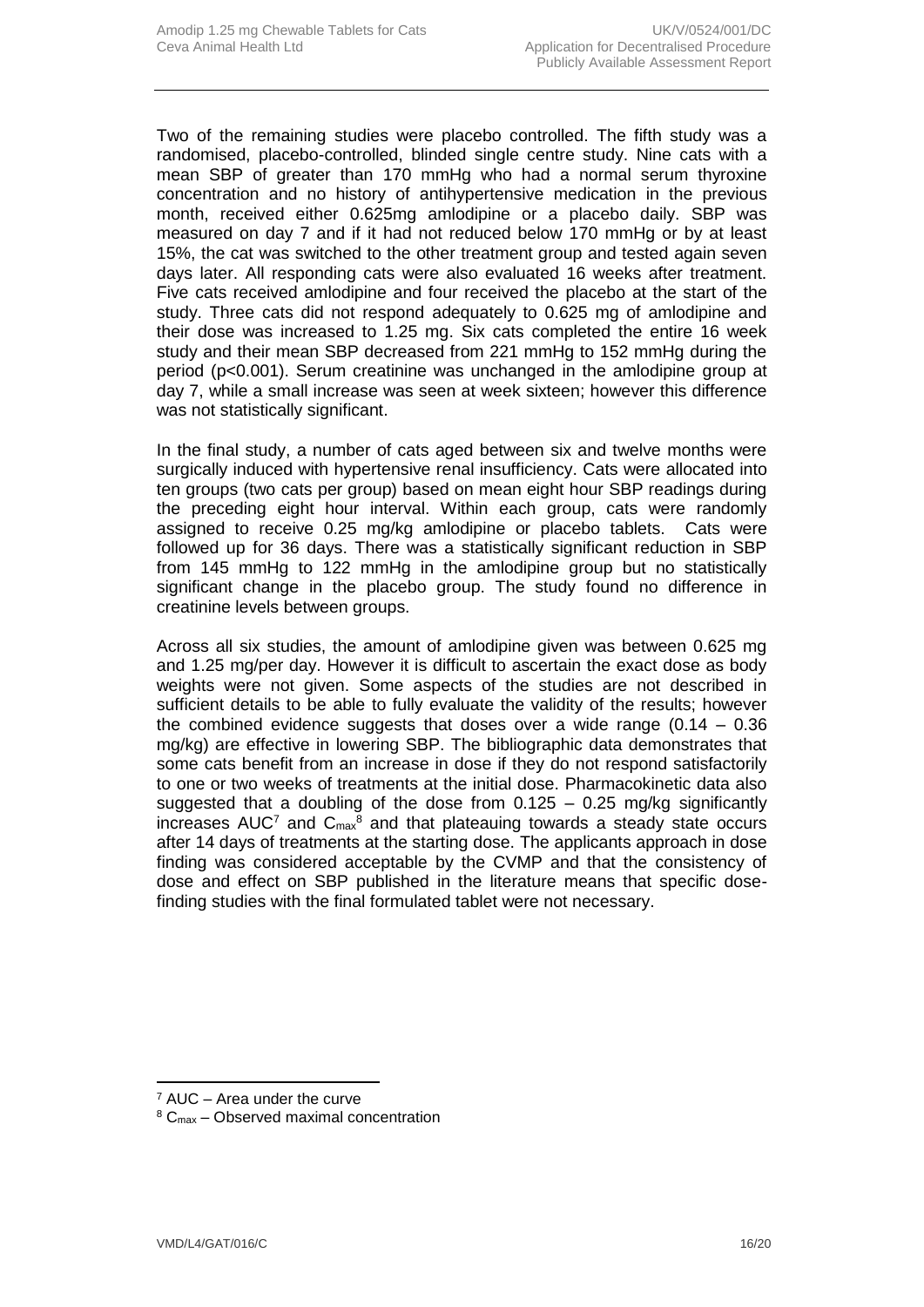## *Field Trial*

| Study title                              | Efficacy and clinical safety of amlodipine in cats with<br>hypertension                                                                                                                                                                                                                                                                                                                                                                                                                                                                                                                                                                                                                                                                                                                                                                                                     |
|------------------------------------------|-----------------------------------------------------------------------------------------------------------------------------------------------------------------------------------------------------------------------------------------------------------------------------------------------------------------------------------------------------------------------------------------------------------------------------------------------------------------------------------------------------------------------------------------------------------------------------------------------------------------------------------------------------------------------------------------------------------------------------------------------------------------------------------------------------------------------------------------------------------------------------|
| Objectives                               | The primary objective was to confirm the efficacy of<br>palatable amlodipine tablets in reducing systolic blood<br>pressure (SBP) in cats diagnosed with hypertension.<br>The secondary objective was to evaluate clinical safety<br>and relevance of treatment.                                                                                                                                                                                                                                                                                                                                                                                                                                                                                                                                                                                                            |
| Test site(s)                             | Multi-centre, veterinary practices, EU                                                                                                                                                                                                                                                                                                                                                                                                                                                                                                                                                                                                                                                                                                                                                                                                                                      |
| Compliance with<br>Regulatory guidelines | Good Clinical Practice (GCP)                                                                                                                                                                                                                                                                                                                                                                                                                                                                                                                                                                                                                                                                                                                                                                                                                                                |
| <b>Test Product</b>                      | Amlodipine 1.25 mg                                                                                                                                                                                                                                                                                                                                                                                                                                                                                                                                                                                                                                                                                                                                                                                                                                                          |
| Control<br>product/placebo               | Placebo                                                                                                                                                                                                                                                                                                                                                                                                                                                                                                                                                                                                                                                                                                                                                                                                                                                                     |
| Animals                                  | 77 cats (36 female and 41 male), mainly Domestic and<br>European shorthair, however several other breed<br>represented. Cats ranged from seven to 20 years of<br>age and from 2.5 to 7.5 kg body weight.                                                                                                                                                                                                                                                                                                                                                                                                                                                                                                                                                                                                                                                                    |
| Outcomes/endpoints                       | A reduction in SBP of >15 mmHg or a reduction below<br>150 mmHg between the baseline reading at the second<br>screening and visit 2 (day 28).                                                                                                                                                                                                                                                                                                                                                                                                                                                                                                                                                                                                                                                                                                                               |
| Randomisation                            | Randomised                                                                                                                                                                                                                                                                                                                                                                                                                                                                                                                                                                                                                                                                                                                                                                                                                                                                  |
| <b>Blinding</b>                          | Double blinded                                                                                                                                                                                                                                                                                                                                                                                                                                                                                                                                                                                                                                                                                                                                                                                                                                                              |
| Method                                   | The study consisted of two phases. In the first phase<br>(efficacy period), which lasted one month, cats were in<br>two groups, one group received amlodipine 0.125<br>mg/kg orally once daily and the other group received<br>the placebo orally once daily. If systolic blood pressure<br>after two weeks was $\geq$ 150 mmHg or had decreased<br><15% from the baseline value, the dose was doubled.<br>The second phase of the study (safety period) involved<br>all cats who had received amlodipine and this phase<br>lasted two to three months. The cats which had<br>received amlodipine continued on their medication for<br>two months, while all placebo cats started to receive<br>0.125 mg/kg amlodipine for three months. The dose<br>was doubled after two weeks if the systolic blood<br>pressure did not meet the same criteria as in the first<br>phase. |
|                                          | From the first visit cats were given the tablets daily with<br>or without food. Each owner was instructed on how to<br>administer the treatment to their cats. Cats had follow-<br>up visits on days 14 (1st), 28 (2nd), 42 (3rd - placebo<br>group only), 90 (4 <sup>th</sup> amlodipine group only) and day 120<br>(5 <sup>th</sup> placebo group only). Cats were underwent physical<br>examination,<br>blood<br>pressure<br>measurements,                                                                                                                                                                                                                                                                                                                                                                                                                               |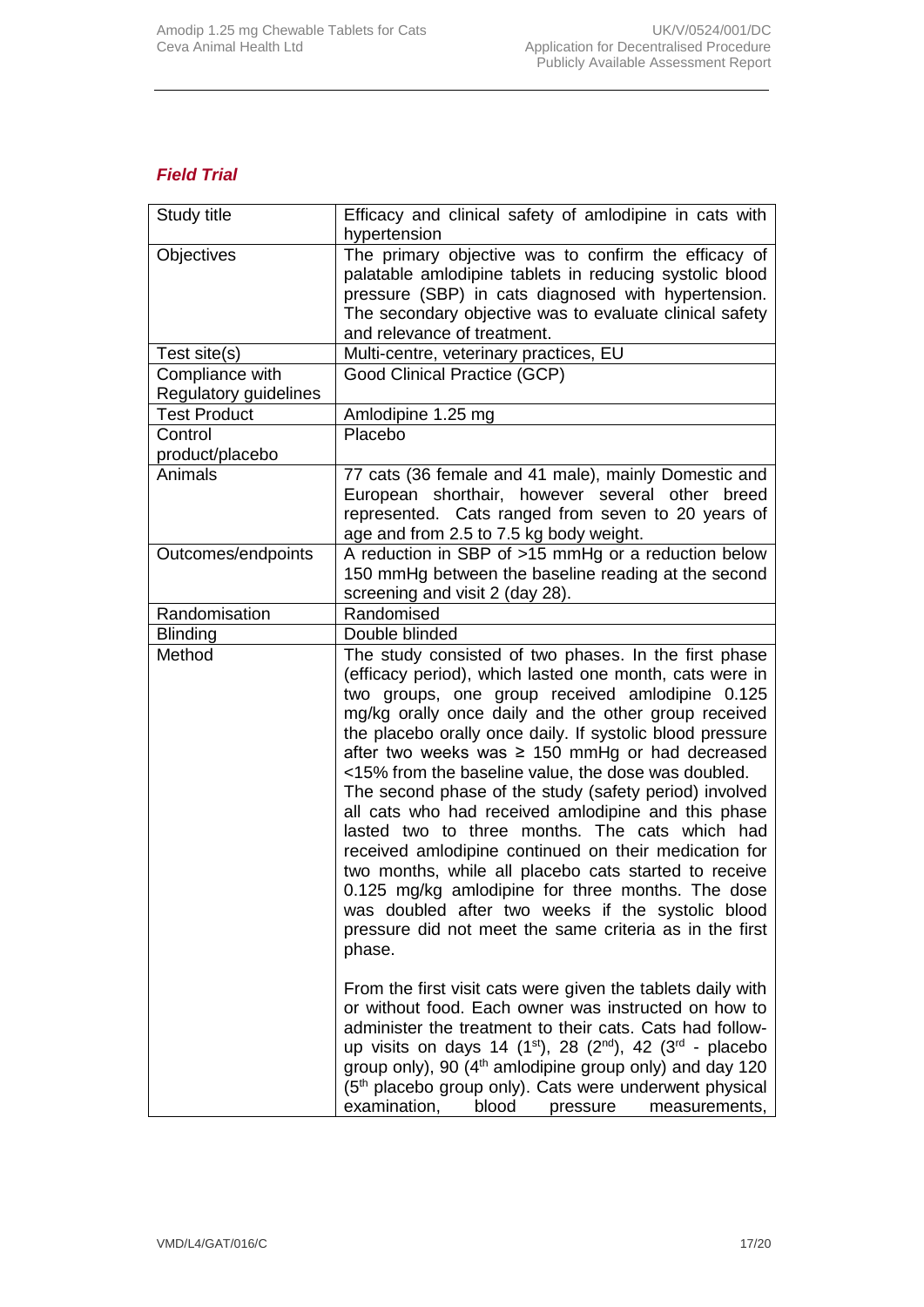|                           | haematology and clinical biochemistry and urinalysis.<br>Owners were asked to grade quality of life (appetite,<br>drinking, urination, mobility, owner interactions and self-<br>grooming) in addition the owner recorded if tablet intake<br>was spontaneous, facilitated or forced.                                                                                                                                                                                                                                                                                                                                                                                                                                                                                                                                                                                                                                                                                                                                                                                                             |
|---------------------------|---------------------------------------------------------------------------------------------------------------------------------------------------------------------------------------------------------------------------------------------------------------------------------------------------------------------------------------------------------------------------------------------------------------------------------------------------------------------------------------------------------------------------------------------------------------------------------------------------------------------------------------------------------------------------------------------------------------------------------------------------------------------------------------------------------------------------------------------------------------------------------------------------------------------------------------------------------------------------------------------------------------------------------------------------------------------------------------------------|
| <b>Statistical method</b> | Analysis<br>used multivariable logistic regression to<br>examine if amlodipine was superior to placebo.<br>Superiority was demonstrated if the 95% confidence<br>interval for the ratio of odds of response to treatment in<br>the amlodipine group to the odds of response to<br>treatment in the placebo group fell entirely above 1<br>p≤0.05. In additional analysis of variance (ANOVA) and<br>analysis of covariance (ANCOVA) were performed.                                                                                                                                                                                                                                                                                                                                                                                                                                                                                                                                                                                                                                               |
|                           | Analysis sets were intended-to-treat (ITT), per protocol<br>(PP) and safety. The ITT and safety datasets contained<br>all randomised cats that had received at least one dose<br>of medication. The PP dataset included all randomised<br>cats with no relevant protocol violations and which had<br>SBP data at baseline and visit 2.                                                                                                                                                                                                                                                                                                                                                                                                                                                                                                                                                                                                                                                                                                                                                            |
| <b>RESULTS</b>            |                                                                                                                                                                                                                                                                                                                                                                                                                                                                                                                                                                                                                                                                                                                                                                                                                                                                                                                                                                                                                                                                                                   |
| Participant flow          | One hundred and twenty eight cats were initially<br>screened of which 51 failed. 69% failed because they<br>did not achieve all inclusion criteria, with only 18%<br>meeting exclusion criteria. Three cats (two amlodipine<br>treated and one placebo) dropped out of the study<br>during the efficacy period. The withdrawals were<br>acceptable and the small numbers involved were<br>unlikely to affect the validity of the results.                                                                                                                                                                                                                                                                                                                                                                                                                                                                                                                                                                                                                                                         |
| Duration of follow-up     | The follow-up period was 168 hours (seven days). No<br>cats were excluded post-inclusion.                                                                                                                                                                                                                                                                                                                                                                                                                                                                                                                                                                                                                                                                                                                                                                                                                                                                                                                                                                                                         |
| Outcomes for<br>endpoints | The percentage of cats that responded successfully to<br>treatment was higher in the amlodipine group (62.5%)<br>than in the placebo group (17.7%). Increasing the dose<br>after 14 days of treatment appeared to have a modest<br>further reduction in success rate and mean SBP<br>compared to visit 1 (day 14). During the blinded efficacy<br>study the mean SBP reduced from 181.6 mmHg to<br>153.6 mmHg in the amlodipine treated group and from<br>179.3 mmHg to 169.7 mmHg in the placebo treated<br>group. The statistical analysis demonstrated with<br>reasonable confidence that the amlodipine treated cats<br>saw a reduction in SBP which was at least 8.9 mmHg<br>greater than the reduction seen in placebo treated cats<br>following 28 days of treatment. The mean quality of life<br>score was similar between groups. However as this is<br>only descriptive information and is considered of limited<br>value, it does give reassurance that the product is<br>unlikely to be having a detrimental effect on the<br>wellbeing of patients. It was concluded that, following |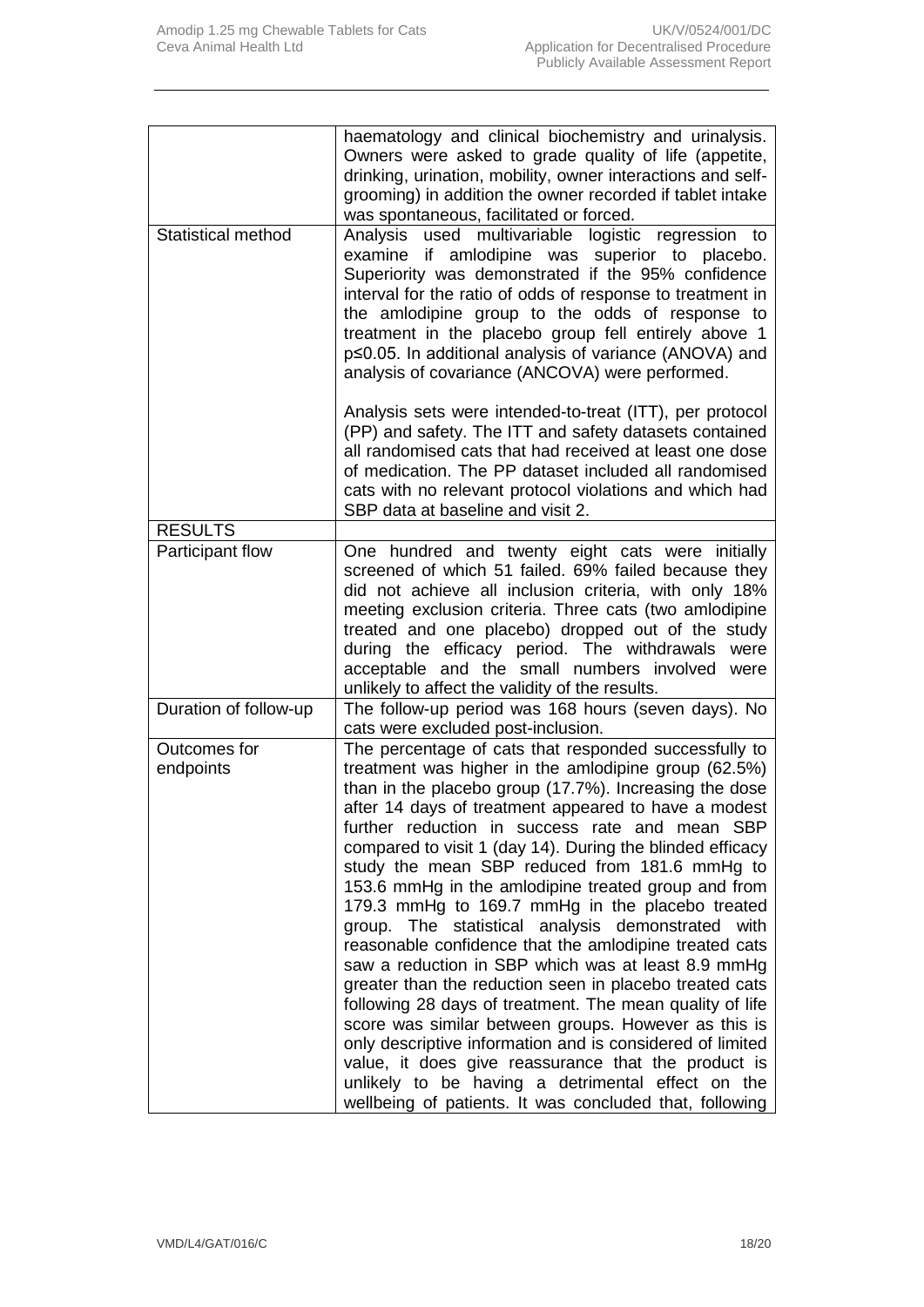|                   | 28 days of treatment, there is reasonable confidence<br>that amlodipine treated animals have at least $2 - 3$<br>times the odds of successful outcome than placebo<br>treated cats.                                                                                                                                                                                                                                                                                                                                                                                                                |
|-------------------|----------------------------------------------------------------------------------------------------------------------------------------------------------------------------------------------------------------------------------------------------------------------------------------------------------------------------------------------------------------------------------------------------------------------------------------------------------------------------------------------------------------------------------------------------------------------------------------------------|
|                   | In the safety phase there was no appreciable difference<br>between the adverse events seen in the groups during<br>the efficacy period and that adverse events such as<br>anorexia, lethargy, vomiting and diarrhoea might be<br>expected to be seen over such a time period in an<br>elderly population with hypertension and underlying<br>disease. In most cases the adverse events described<br>were unlikely to be linked with amlodipine treatment.<br>There was little or no evidence to suggest that<br>amlodipine effected the liver enzyme levels and<br>certainly not to a high degree. |
| Adverse events    | During the efficacy period, adverse events were<br>reported in 28.6% of cats receiving amlodipine and<br>28.6% receiving placebo. Three of the adverse events<br>in the amlodipine group and four in the placebo group<br>were considered related to treatment. Adverse events<br>were considered consistent with a sample of older cats<br>with hypertension and primary diseases.                                                                                                                                                                                                                |
| <b>DISCUSSION</b> | The field study examined a range of cats (breed, sex,<br>age, weight, co-morbidities, primary disease) over a<br>broad geographic area. The results demonstrate<br>significant reductions in SBP in amlodipine treated cats<br>which are above the reductions seen in the placebo<br>treated cats.                                                                                                                                                                                                                                                                                                 |

## **V OVERALL CONCLUSION AND BENEFIT– RISK ASSESSMENT**

The data submitted in the dossier demonstrate that when the product is used in accordance with the Summary of Product Characteristics, the benefit/risk profile of the product(s) is favourable.